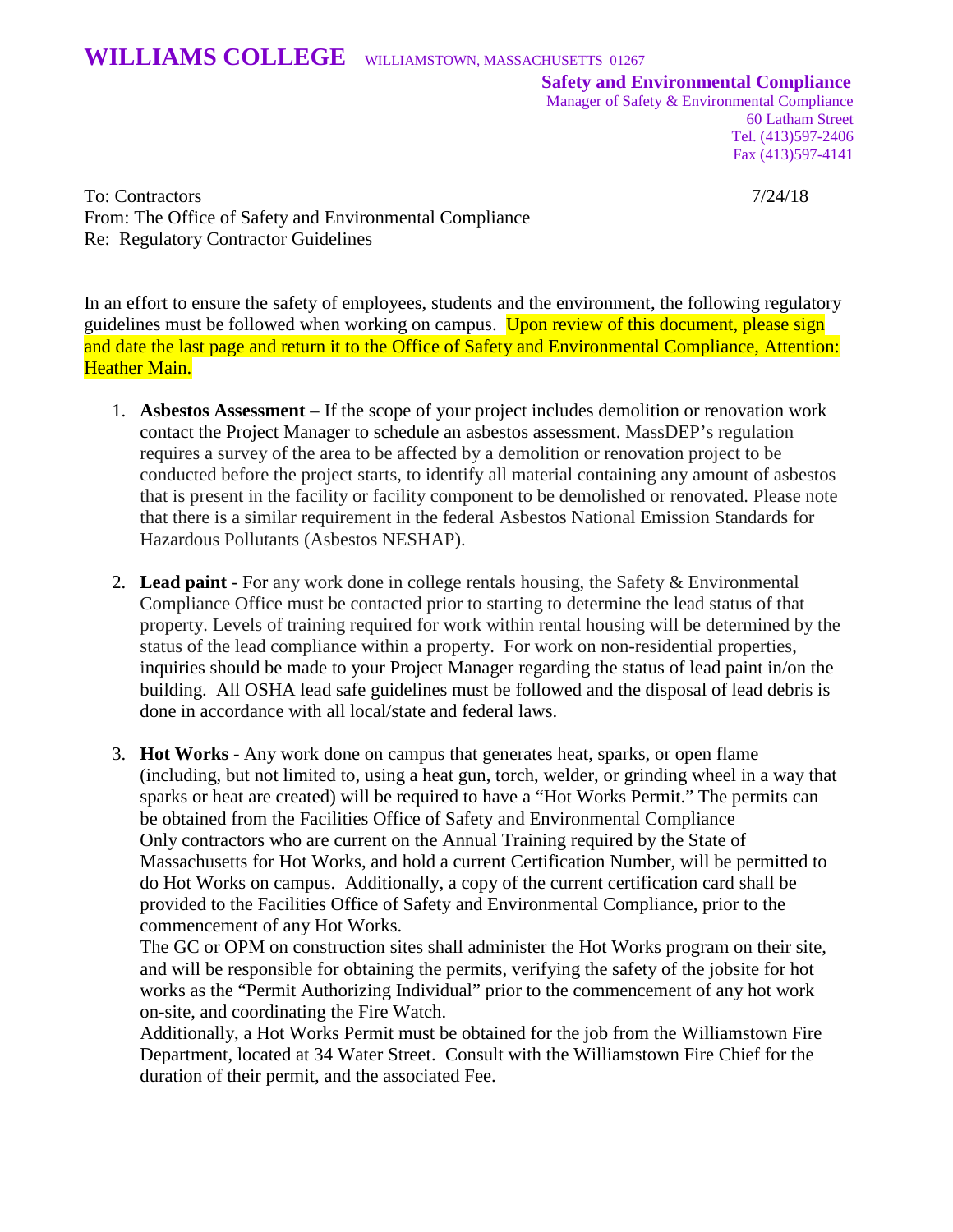- 4. **Refrigerant Containing Equipment** –The enclosed policy pertains to work on existing and the installation of new equipment that contains refrigerant. In particular, note reporting requirements when adding or removing refrigerant.
- 5. **Oil Containing Equipment/ Oil to gas conversions** The enclosed policy addresses installation and removal of oil containing equipment.
- 6. **Fluorescent Bulbs** All fluorescent bulbs that are being removed during a renovation must be recycled. The bulbs are considered universal waste and must be boxed and labeled accordingly. Please contact our office for further instruction on the recycling of the bulbs.
- 7. **Confined Space Entry** If the scope of your project includes the need to enter a confined space, you must first go through our Confined Space Awareness Training with Williams College Safety and Environmental Compliance staff. All those entering confined spaces must take part in the awareness training, at-least once annually. Please contact the Office of Safety and Environmental Compliance to set-up a training date and time.
- 8. **Spills** All spills, (petroleum, chemical, & sewer breaks/backups, etc.) regardless of quantity, must be reported immediately to the Office of Safety and Environmental Compliance.
- 9. **Compressed Gas Cylinders** The enclosed policy addresses the use and storage of compressed gas cylinders.
- 10. **On**-**Site Accidents** The enclosed policy addresses the procedure to follow when 911 needs to be activated for an injury/accident on the job site.

Please read through the guidelines and pay close attention to the items that must be submitted prior to the start of work (refrigerant work) and feel free to contact the Office of Safety and Environmental Compliance or the Williams College Project Manager if you have any questions or problems

## **Contacts**

Frank Pekarski – Mgr. of Safety and Environmental Compliance 413-597-2406/ cell 413-441-2808 Paul Ethier – Fire Safety Inspector 413-597-3967/ cell 413-822-1731 Heather Main – Safety and Environmental Compliance Coordinator 413-597-3003/ cell 413-464-4702 Kory Richardson – Safety Assistant – 413-597-4110/ cell 413-844-5888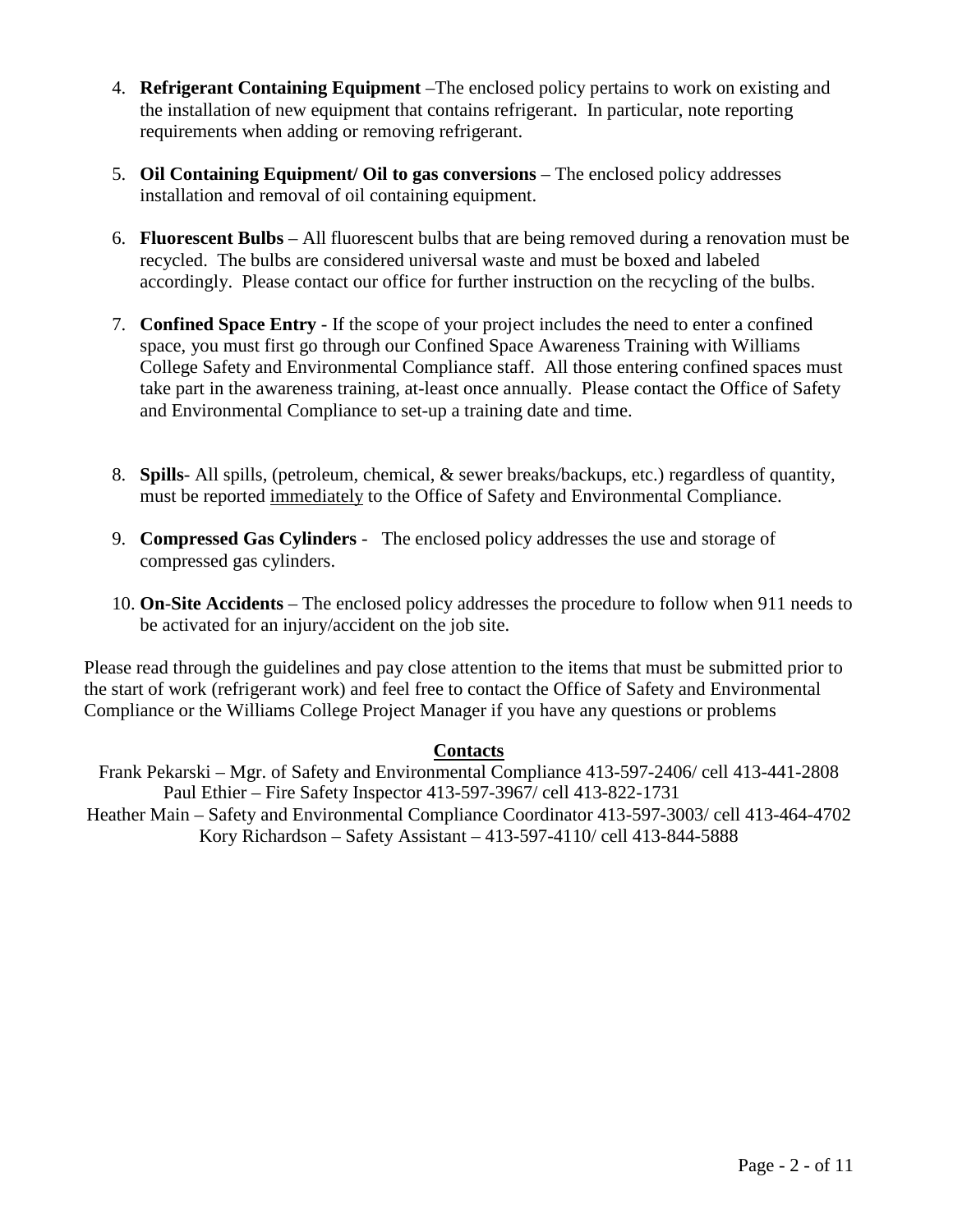# **Williams College Regulatory Contractor Guidelines for Refrigerant Containing Equipment**

### **Contractor Requirements**

**The Contractor shall be responsible and accountable for compliance with the EPA Clean Air Act (CAA) Section 608, 40 CFR Part 82 and any state and local codes for all refrigerant-related work. Contractor shall ensure that all contractor employees are made aware of these practices prior to beginning work on refrigerant containing equipment.**

The Contractor shall provide only proper level EPA certified technicians using EPA certified and registered recovery/recycling units to perform work on new and existing Williams College refrigerant equipment.

The Contractor shall submit the following information to the Office of Safety and Environmental Compliance prior to starting any work.

- $\boxtimes$  A list of all service technicians' names and EPA certification numbers and level of certification. (copies of EPA Certification Cards)
- A list of all recovery/recycling units to be used and a signed statement that an EPA Recovery Unit Acquisition Certification form has been sent to the EPA (a copy of the form is acceptable).

### **Documentation and Record-Keeping**

The Contractor shall provide service records (which can be obtained from the Office of Safety and Environmental Compliance) with all required information being forwarded to Office of Safety and Environmental Compliance.

- Manufacturer and Model Number
- $\boxtimes$  Serial Number
- $\boxtimes$  Location of Equipment
- $\boxtimes$  Refrigerant type and unit charge
- $\boxtimes$  Date of service or installation
- $\boxtimes$  Service, repair or disposal description
- $\boxtimes$  Quantity of refrigerant added
- $\boxtimes$  Quantity of refrigerant removed, recovered, recycled, reclaimed or disposed of
- $\boxtimes$  Quantity of lubricant disposed of, and method of disposal
- $\boxtimes$  Detailed information on any leaks discovered and repaired
- $\boxtimes$  Name(s) of EPA certified service technicians who performed work
- $\boxtimes$  EPA Certified and registered recovery/recycling units used on equipment

## **Consequences for Non-Compliance**

Williams College shall have the right to stop work under any contract at any time if the work fails to meet the EPA regulations.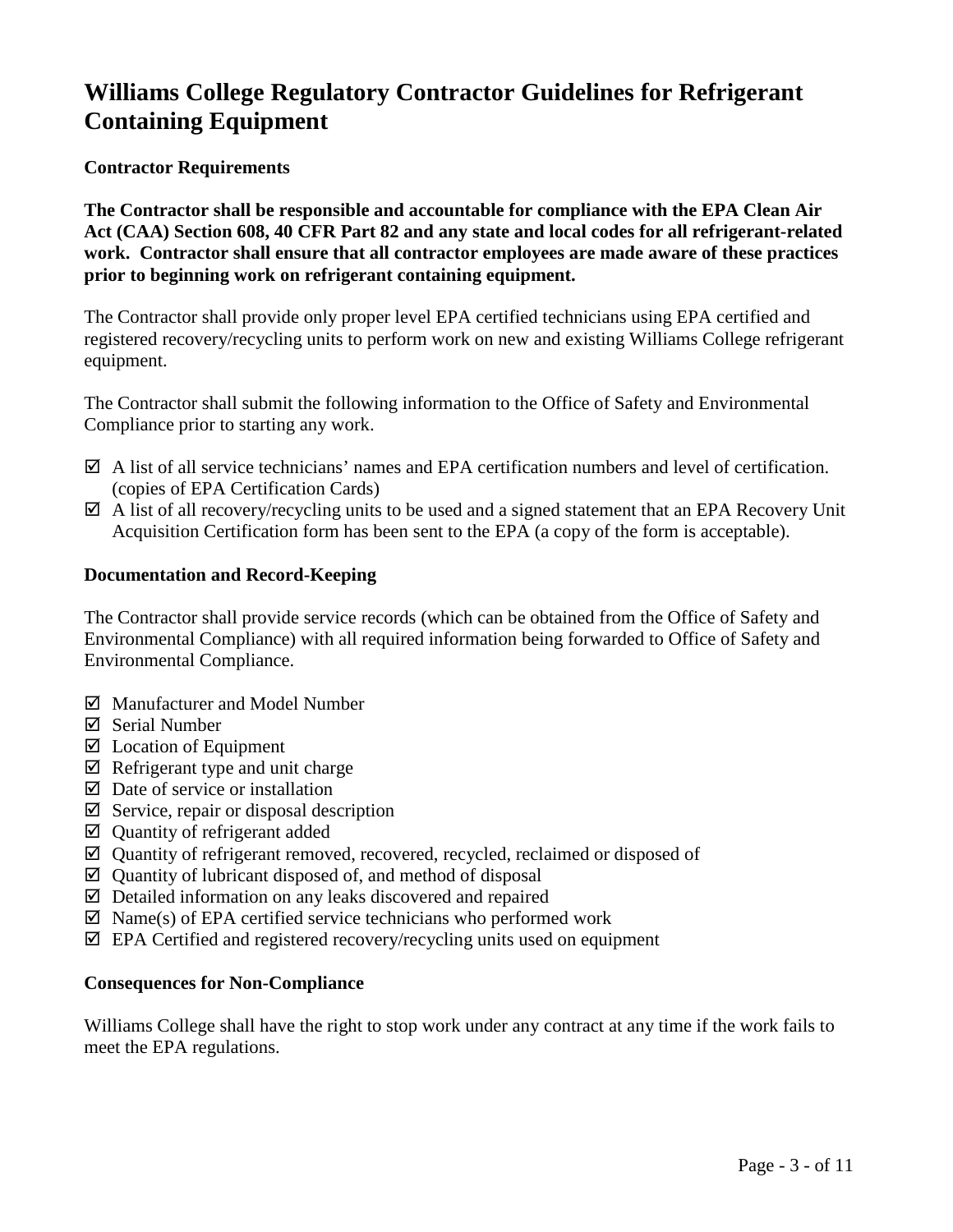Williams College shall have the right to withhold payment for services if the proper documentation of refrigerant work or related work is not completed.

### **New Equipment Guidelines**

All new equipment installed shall utilize non-CFC refrigerants. The goal is to limit the number of new alternative refrigerants utilized on site. Maintenance and inventory costs will be reduced by standardizing and limiting refrigerant types. The College Mechanical Maintenance Supervisor and Mechanical Trades Foreman shall work as a team to determine what refrigerants are presently in use and set standards for all future refrigerant equipment purchases. In addition, further maintenance and parts inventory cost savings can be achieved by standardizing on equipment manufacturers. Service history and existing parts inventory shall be considered in this analysis and the recommendations presented to the Project Managers.

## **New Equipment Leak Testing**

All new equipment including: packaged equipment – factory charged, field charges, split systems or field-constructed systems with field installed refrigerant piping shall be leak tested prior to or during startup. The leak testing process shall utilize the appropriate method determined by the College Mechanical Trades Foreman and shall be witnessed by the College Mechanical Trades Foreman or a designated Mechanical Trades technician.

The Mechanical Trades Technicians and Safety and Environmental Compliance Coordinator shall work with Williams College Project Managers and contractors to assure all new equipment is properly tagged and equipment data is provided to be entered into RCM.

New equipment shall be leak tested during startup and a report given to the Safety and Environmental Compliance Coordinator. If detected, leaks shall be repaired before acceptance of a system. A thirtyday follow-up leak test shall be performed on systems which have had a leak detected during startup procedures.

### **Leak Testing Procedure**

All new equipment including: packaged equipment – factory charged, field charged, split systems or field constructed systems with field installed refrigerant piping shall be leak tested during startup. On new equipment, leak testing should be performed with nitrogen set at a minimum of 150 psi and left standing for a predetermined amount of time.

Note – In order to leak test with an electronic detector, a trace gas must be mixed with the nitrogen. This is a last resort method of leak testing.

The contractor or installing party shall submit a RCM Service Order form with notes verifying the leak testing and results to the college Safety and Environmental Compliance Coordinator.

If a leak is detected the following shall occur:

- 1. Notify the Project Manager
- 2. Document the leak on a RCM Service Order input form.
- 3. Repair the leak.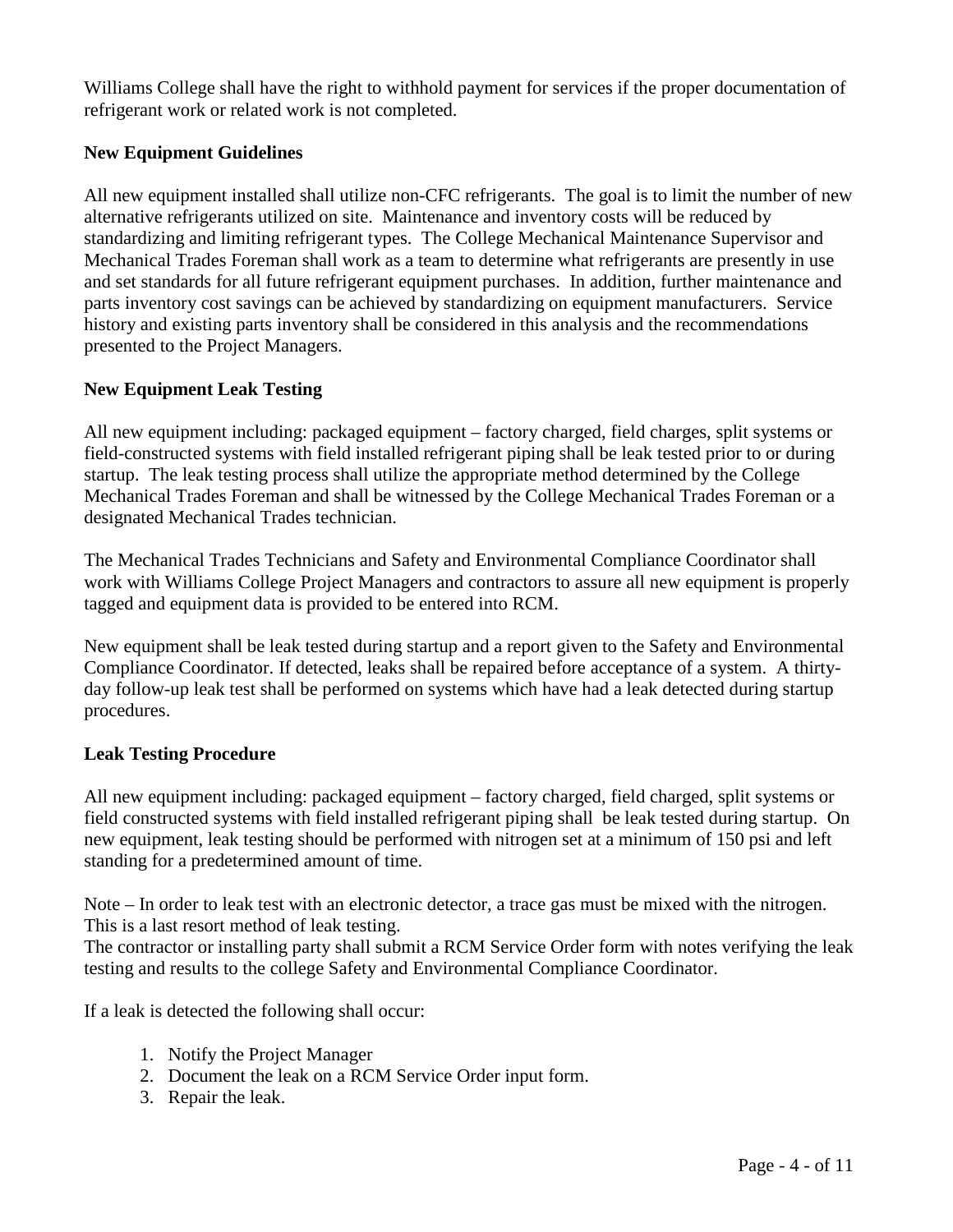- 4. Document the action and procedures taken on the RCM Service Order Form.
- 5. Leak test to verify the leak was repaired.
- 6. Schedule and provide a 30-day follow-up verification leak test with the Project Manager.
- 7. Document follow-up leak testing on the RCM Service Order Form.
- 8. Repeat the above process if follow-up leak is detected.

### **Demolition Procedure for Equipment Removed By Contractors**

It is a requirement for the Contractor to provide names of EPA certified technicians with their certification number and certification level who will be performing the refrigerant recovery and equipment demolition. An RCM Service Order Form shall be filled out by the certified contractor technician and forwarded to the college Safety and Environmental Compliance Coordinator.

Note: *If a properly certified contractor technician removes the refrigerant, the unit is tagged as such and the RCM Service Order Form has been submitted, then a non-certified person may perform the actual demolition.*

In all cases the Contractor's technician shall tag the unit that the refrigerant was removed. Tags can be obtained from the Office of Safety and Environmental Compliance.

| <b>ENVIRONMENTAL SAFETY NOTICE</b>                                                                                                      |  |  |
|-----------------------------------------------------------------------------------------------------------------------------------------|--|--|
| ENVIRONMENTALLY HARMFUL REFRIGERANTS AND OIL<br>HAVE BEEN REMOVED FROM THIS UNIT IN<br>COMPLIANCE WITH SECTION 608 OF THE CLEAN AIR ACT |  |  |
|                                                                                                                                         |  |  |
|                                                                                                                                         |  |  |
| ADDRESS: (PRINT)                                                                                                                        |  |  |
| DATA:<br>TELEPHONE:<br>SIGNATURE                                                                                                        |  |  |
|                                                                                                                                         |  |  |

1. The Contractor, in contractor provided refrigerant recovery cylinders shall take ownership of the recovered refrigerant and transport off site to a proper disposal company or certified reclaimer (**unless otherwise directed by the Project Manager or Office of Safety and Environmental Compliance)**. The quantity removed from each unit and from the site shall be documented on the RCM Service Order Form used for the actual recovery procedure.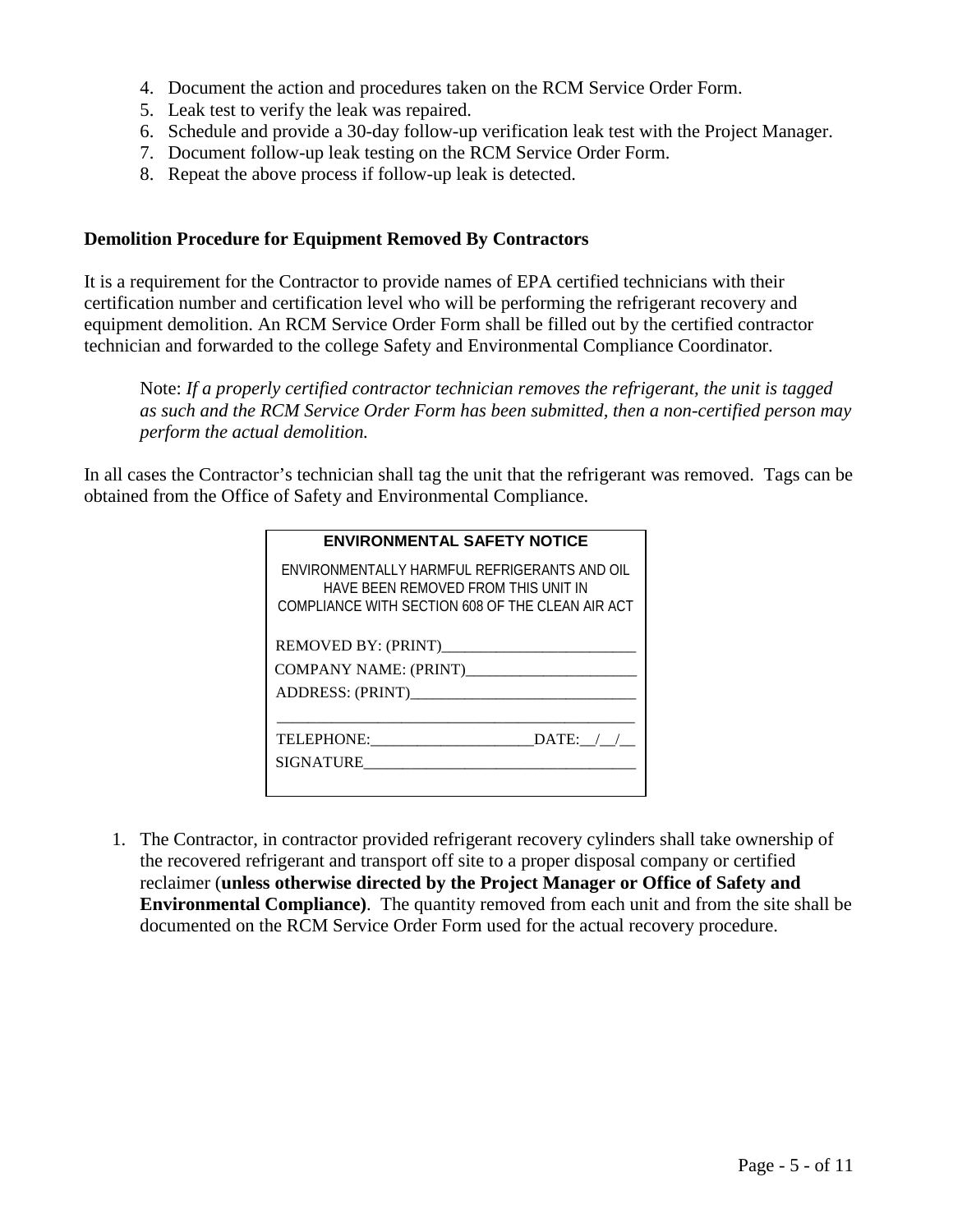# **Williams College Regulatory Contractor Guidelines for Oil Containing Equipment/ Oil to Gas Conversions**

## **Oil Containing Equipment**

A. Any time a new piece of equipment that contains oil is installed the following information must be forwarded to the Office of Safety and Environmental Compliance:

- 1. Location of new equipment
- 2. The amount of oil in the equipment
- 3. Location of floor drains in proximity to the equipment
- 4. Whether secondary containment is required. Verification that secondary containment has been provided, if required.
- 5. Units with a capacity of more than 55 gallons must be listed in our SPCC Plan in accordance with EPA requirements.

## **Removing Equipment Containing Oil**

A. When an existing piece of equipment is removed the following must be reported to the Office of Safety and Environmental Compliance:

- 1. The location of the old equipment.
- 2. Identify the Contractor who will be removing the oil.
- 3. Location of the oil disposal site.
- 4. A copy of the waste disposal manifest must be forwarded to the Office of Safety and Environmental Compliance.

# **Oil to Gas Conversions**

The following steps must be followed:

- 1. Contact the Office of Safety and Environmental Compliance and make them aware the conversion is taking place.
- 2. Review asbestos files by contacting the Office of Safety and Environmental Compliance before removing the boiler or making any penetrations in the building. If asbestos is present, a licensed asbestos contractor must be used to remove the boiler and make penetrations. This must be coordinated through the Office of Safety and Environmental Compliance.
- 3. Notify the oil dealer to discontinue delivery before the project starts.
- 4. Determine where surplus oil from the oil tanks is going to be moved to prior to starting the job.
- 5. Oil fill(s) must be properly capped and tagged out of service as soon as the project begins. A proper, secure tag must be affixed to the fill pipe(s) to ensure an accidental fill does not occur.
- 6. Once oil tanks have been removed, remove the red signs on the exterior of the home near the oil fills.
- 7. Oil tank(s) must be removed within 24 hours of the firing of the new heating system.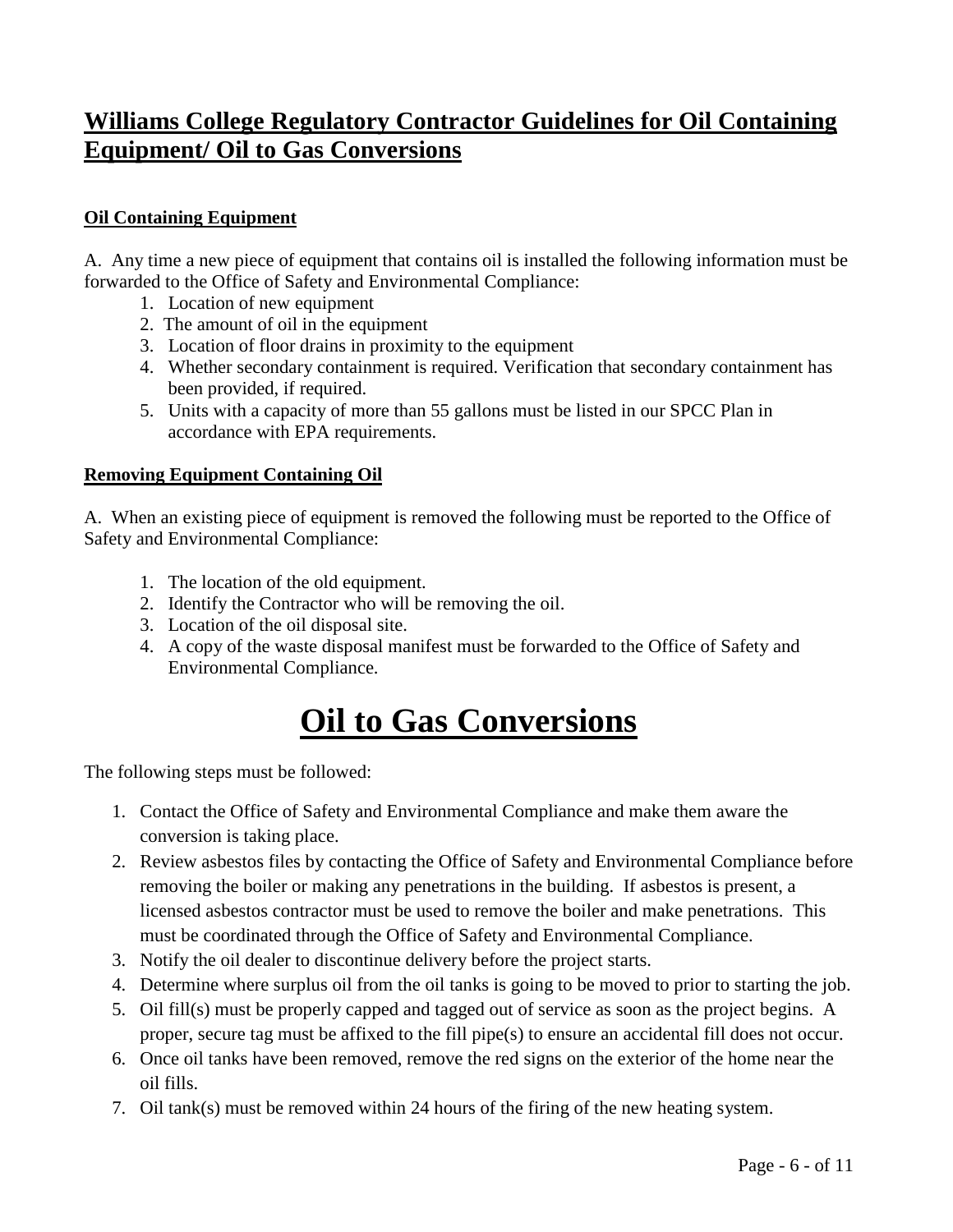- 8. Surplus fuel can only be transferred via a properly permitted and licensed fuel trailer. Contact the Safety & Environmental Compliance office for use of their trailer.
- 9. Tank removal permits and tank disposal slips must be returned to the Office of Safety & Environmental Compliance within 10 days of completion of the project– 60 Latham Street Williamstown, MA 01267, attention Heather Main.

Questions: Please contact Frank Pekarski- (413)597-2406, Heather Main – 597-3003 or Paul Ethier – 597-3967

# Direct Vent Applications

\_\_\_\_\_\_\_\_\_\_\_\_\_\_\_\_\_\_\_\_\_\_\_\_\_\_\_\_\_\_\_\_\_\_\_\_\_\_\_\_\_\_\_\_\_\_\_\_\_\_\_\_\_\_\_\_\_\_\_\_\_\_\_\_\_\_\_\_\_\_\_\_\_\_\_\_\_\_\_\_\_\_

In an effort to minimize nuisance odor complaints from building occupants and pedestrians, efforts should be made to locate the vent (where possible and allowable by code) away from building entrances or walkways.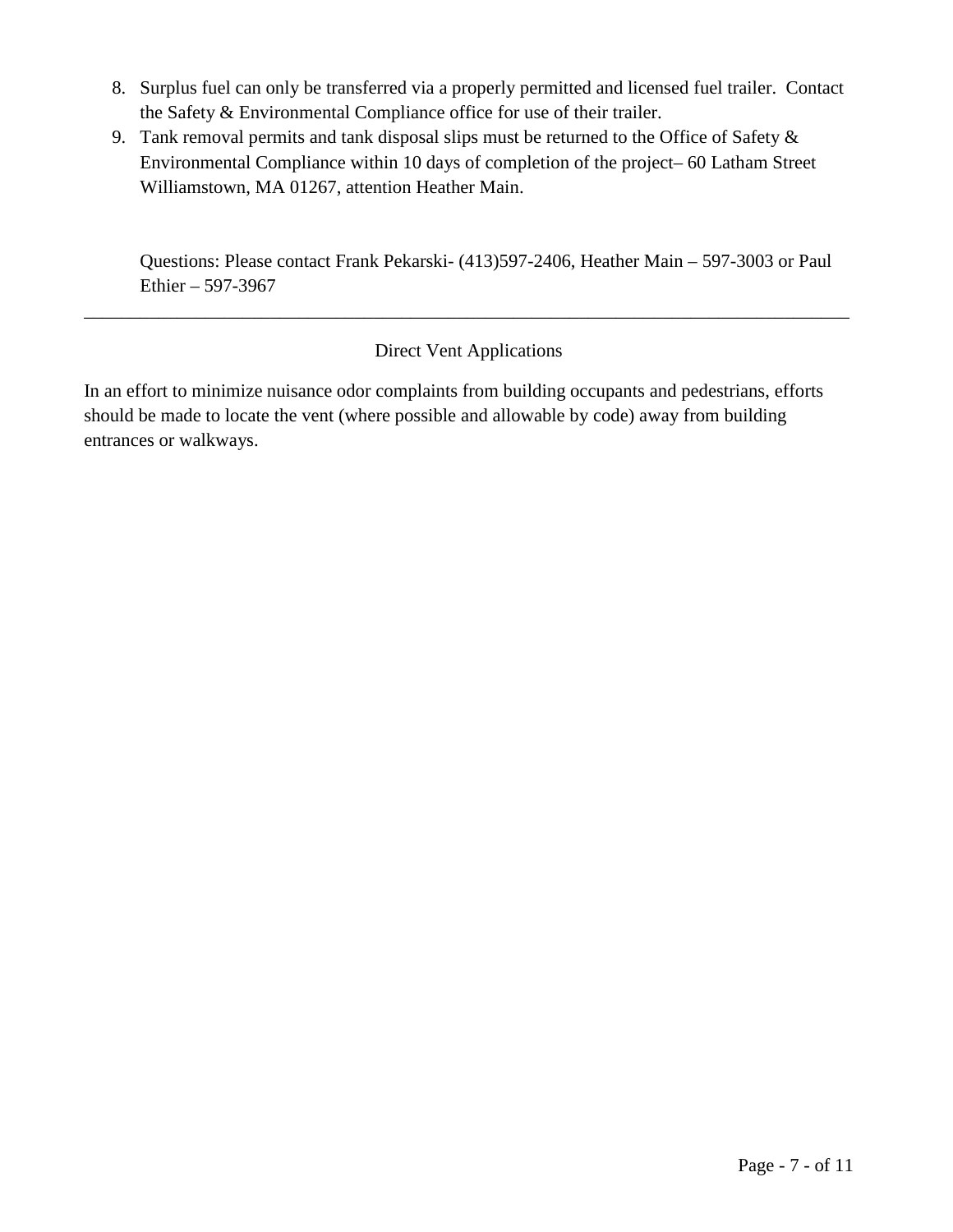# **Williams College Regulatory Contractor Guidelines for Spills**

## **IMPORTANT: ALL MAJOR SPILLS MUST BE REPORTED TO 911 IMMEDIATELY**

### **Spill or Release of Petroleum based Products or Chemicals**

1. **All Spills** must be reported to Security and the Office of Safety and Environmental Compliance immediately regardless of quantity.

### **The Contractor must:**

- 2. Take measures to stop the release if safe to do so (e.g., shut valves, stop transfer operations).
- 3. Immediately confine leaked material with absorbents, sand or by other means if such actions can be done so safely.
- 4. Identify the product/material which is involved in the spill. Get the SDS from the on-site file.
- 5. If necessary, outside contractors may be called in for remediation of the spill site.

**IMPORTANT NOTE:** A spill of 10 or more gallons of oil must be reported to the MA DEP within **two hours**. Serious fines and penalties can be incurred if this is not done. All notifications to the DEP will be made by the Office of Safety and Environmental Compliance.

Security (413)597-4444 Safety and Environmental Compliance (413)597-2406

### **Sewer Release and Backup Protocol –**

Please contact the Office of Safety and Environmental Compliance for all sewer releases. The Office of Safety and Environmental Compliance will provide notifications to the DEP and Town.

- 1. Any release that reaches a storm drain must be reported to the DEP immediately but no later than 2 hours after the release/backup has been identified. Releases that occur inside or outside of a building and may place the public at risk of exposure must also be reported to the DEP within the same time constraints.
- 2. Notify the Town of Williamstown
- 3. As a follow up to the notification to the DEP, a Sanitary Sewer Overflow/Bypass/Backup Notification Form must be filled out and sent within 24 Hours of the release or backup to the DEP.

### **After Hours Spill or Release Notification**

**NOTE:** For a release during non-working hours please contact Campus Security and they will contact someone from the Safety and Environmental Compliance office to complete notifications. If for some reason they are unable to contact someone from our office, please contact the MA DEP and follow up with notification to the Office of Safety and Environmental Compliance.

| Department of Environmental Protection | 24 hour emergency response number 1-888-304-1133 |
|----------------------------------------|--------------------------------------------------|
| Western Regional Office                | Fax (413) 784-1149                               |
| 436 Dwight Street                      |                                                  |
| Springfield, MA 01103                  |                                                  |
| Phone (413)784-1100                    |                                                  |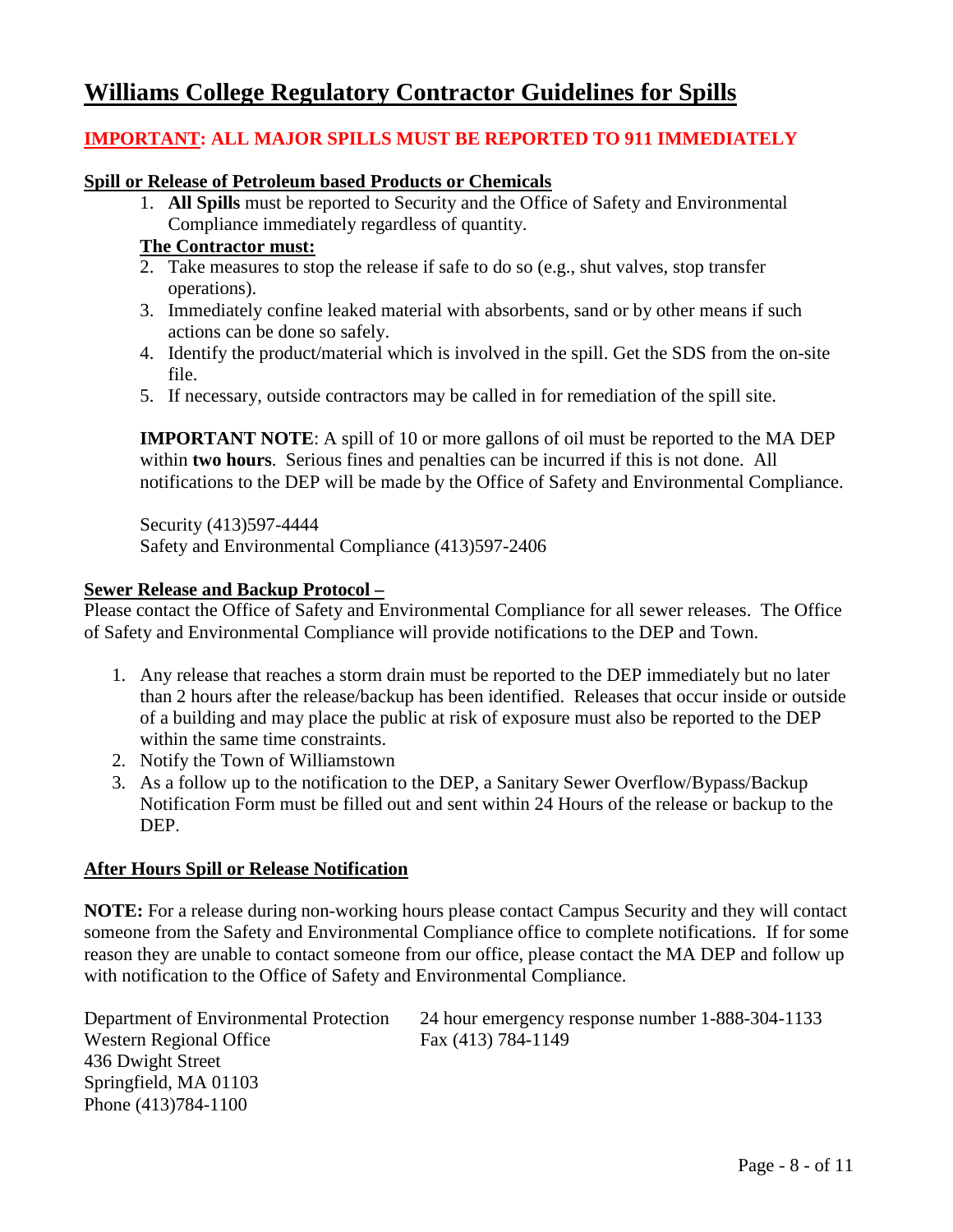# **Williams College Regulatory Contractor Guidelines for Compressed Gas Cylinders**

All propane cylinders must be stored outside. Under no exceptions should propane cylinders, full or empty, be brought inside a building.

Restrain compressed gas cylinders securely with a chain, belt, or stand at all times to prevent them from falling over. Secure the cylinder above its center of gravity  $\left(\frac{2}{3} \text{ up the cylinder}\right)$ . If the chain is too high or too low, it will not hold the cylinder if it starts to fall.

Whenever the gas cylinder is not in use or is being moved, the valve cap must be securely attached and at all other times unless a regulator is attached to the cylinder. Regulators may only be left on the cylinder when it is in use.

Flammable gases must be stored separately from oxygen and combustible materials by at least 35 feet.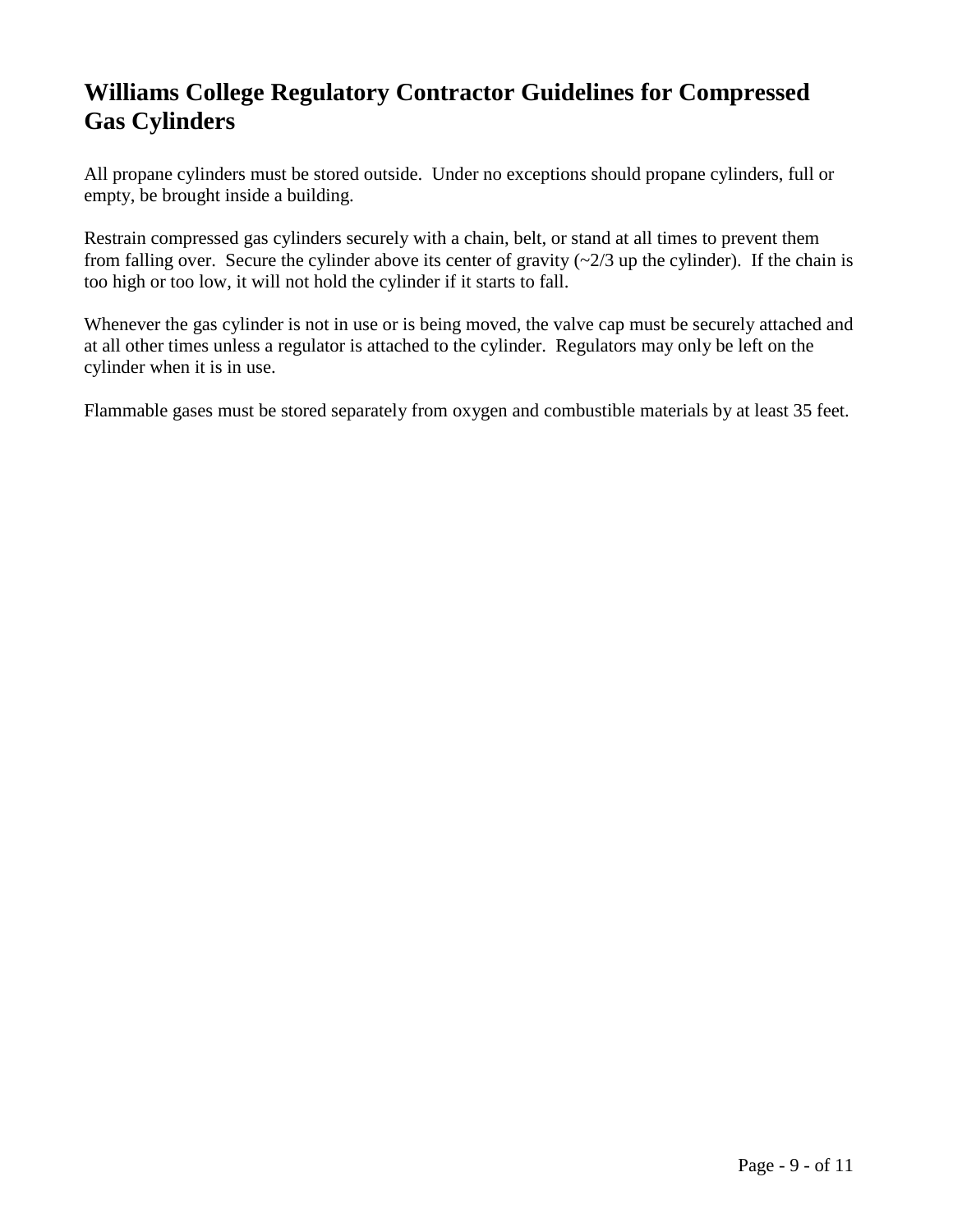# **Williams College Guidelines for Emergency Response to Accidents**

In the event of a construction accident that may involve injuries and transport to the hospital, the following process is to be followed:

- 1. Call 911. Provide name of caller and company, address of accident and any pertinent information such as number hurt, location to best access the site, etc. If there are sufficient people to manage the incident, stay on the line with the 911 dispatcher until a police cruiser responds. The dispatcher is located in the Williamstown Police Department but will also dispatch fire and ambulance vehicles as needed.
- 2. Call Security 597-4444. The 911 dispatcher is supposed to contact them but this provides an additional backup as Security can help direct the responders to the site.
- 3. Call Williams College Project Manager
- 4. Call the Office of Safety and Environmental Compliance
- 5. Person of authority should meet the police cruiser. The police cruiser will almost always be the first emergency vehicle on site. They are certified first responders trained in basic first aid, CPR and AEDs and can provide immediate medical support. They are also in radio contact with other emergency vehicles and can provide appropriate guidance as to requirements and location. They will be filing a report so they must be apprised of all pertinent information.

A procedure has been established with Williamstown Fire Department and Northern Berkshire Ambulance, for response to injuries within an Asbestos Containment or De-leading Containment:

- 1. Cal 911. Tell the dispatcher that the injured person is in an asbestos containment/lead abatement area and the responders should expect the potential for asbestos/lead contamination and that the Williamstown Fire Department and Northern Berkshire Ambulance (NBA) must be notified jointly.
- 2. Williamstown Fire Department (WFD) will be responsible for leading the response effort onsite. WFD and NBA are the only groups properly trained and equipped to respond within the containment area, with WFD entering first. No other non-abatement personnel may enter the containment area.
- 3. Call Williams College Security 413-597-4444 to inform them 911 has been activated. The campus officers are not allowed to enter the abatement area, but can provide crowd control and other vital functions.
- 4. Cal the Williams College Project Manager
- 5. Call the Office of Safety & Environmental Compliance 413-597-2406